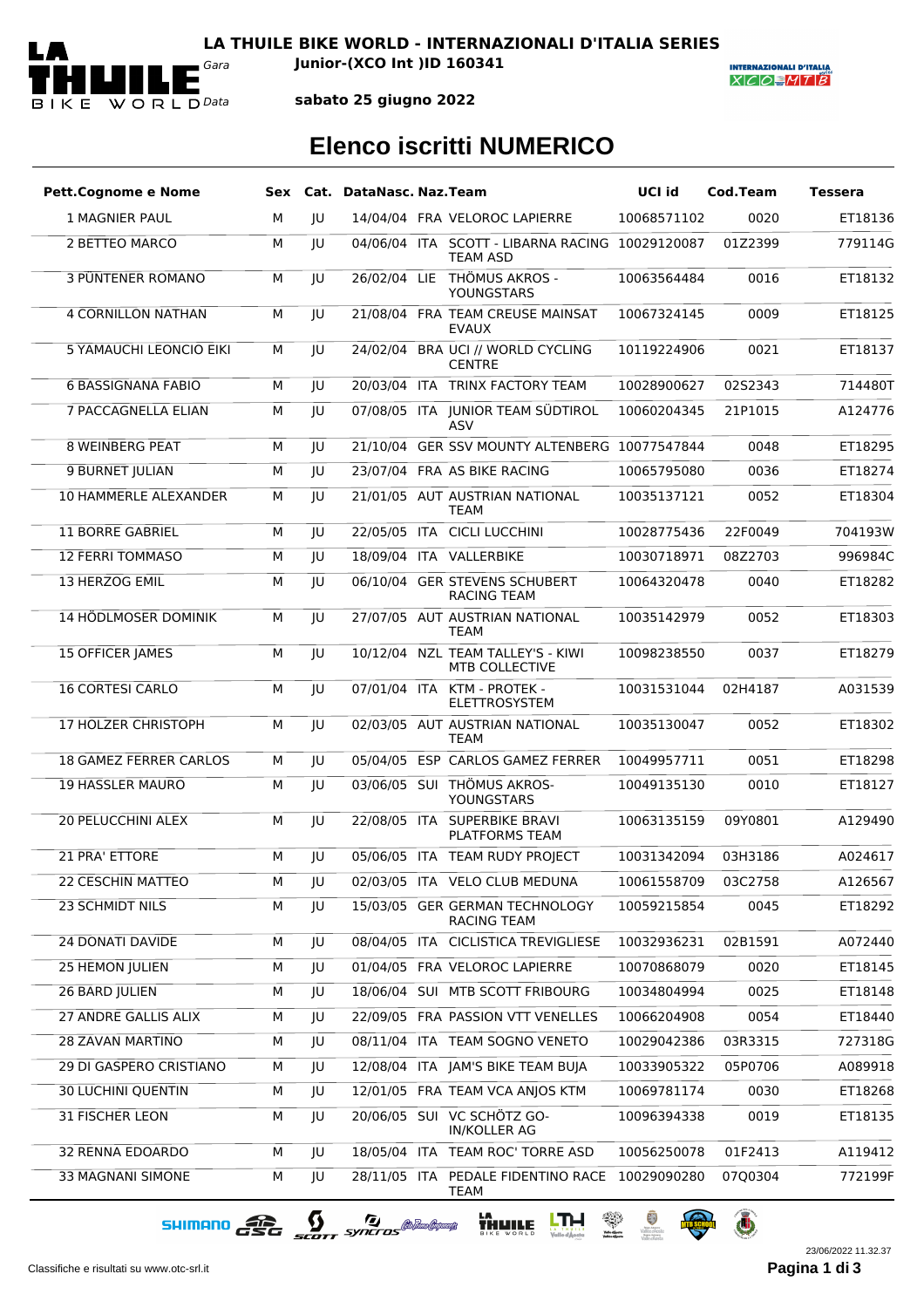## **Elenco iscritti NUMERICO**

| <b>Pett.Cognome e Nome</b>                  |   |    | Sex Cat. DataNasc. Naz. Team |                                                                    | UCI id      | Cod.Team | <b>Tessera</b> |
|---------------------------------------------|---|----|------------------------------|--------------------------------------------------------------------|-------------|----------|----------------|
| <b>34 KIRCHBERGER TOBIAS</b>                | М | JU |                              | 06/07/05 GER SRT-PROTECTIVE<br><b>FACTORYTEAM</b>                  | 10036378923 | 0018     | ET18134        |
| <b>35 ARIOLI TRISTAN</b>                    | М | JU |                              | 15/07/04 FRA VELOROC LAIPERRE                                      | 10066109524 | 0032     | ET18270        |
| 36 STIGGER LARS                             | М | JU |                              | 26/02/04 AUT URC ÖTZTAL                                            | 10035123882 | 0031     | ET18269        |
| <b>37 RINALDONI DAVID</b>                   | М | JU |                              | 26/05/04 ITA POLISPORTIVA<br>MORROVALLESE                          | 10058253433 | 09V0871  | A121755        |
| 38 MANTO GIORGIO                            | М | JU |                              | 29/03/04 ITA TEAM RUDY PROJECT                                     | 10032919255 | 03H3186  | A072069        |
| <b>39 WOODS ETHAN</b>                       | М | JU |                              | 10/07/05 NZL TEAM TALLEY'S - KIWI<br><b>MTB COLLECTIVE</b>         | 10071192021 | 0037     | ET18284        |
| 40 WILSON BEN                               | М | JU |                              | 23/06/05 NZL TEAM TALLEY'S - KIWI<br><b>MTB COLLECTIVE</b>         | 10111241301 | 0037     | ET18283        |
| <b>41 LORENTZ HUGO</b>                      | М | JU |                              | 13/11/05 FRA NAZ FRANCIA                                           | 10065895013 |          | ET18152        |
| 42 VADON LÉO                                | М | JU |                              | 07/12/05 SUI SWISS CYCLING                                         | 10034786911 | 0006     | ET18122        |
| <b>43 BUCHBAUER JULIAN</b>                  | М | JU |                              | 29/05/05 AUT AUSTRIAN NATIONAL<br><b>TEAM</b>                      | 10035134289 | 0052     | ET18305        |
| 44 MUSSO FILIPPO                            | М | JU |                              | 08/04/05 ITA SCOTT - LIBARNA RACING 10032949971<br><b>TEAM ASD</b> |             | 01Z2399  | A072884        |
| <b>45 TIRASSO EMANUELE</b>                  | М | JU |                              | 11/05/04 ITA VALLERBIKE                                            | 10029438975 | 08Z2703  | 808467H        |
| <b>46 KING JONAS</b>                        | M | JU |                              | 03/07/05 GER LEXWARE MTB TEAM/ RSV 10083464642<br>ST.GEORGEN       |             | 0015     | ET18131        |
| <b>47 BARTOLINI FEDERICO</b>                | М | JU | 14/08/05 ITA                 | <b>BICI ADVENTURE TEAM</b><br>A.S.D.                               | 10081925271 | 09T0410  | A154710        |
| <b>48 BIAGI LORENZO</b>                     | M | JU | 31/05/04 ITA                 | PEDALE FIDENTINO RACE 10107832355<br><b>TEAM</b>                   |             | 07Q0304  | A205796        |
| 49 CINO ALESSIO                             | М | JU |                              | 27/12/04 ITA CICLI LUCCHINI                                        | 10028952056 | 22F0049  | 718938D        |
| 50 OßWALD LUIS                              | М | JU |                              | 16/06/04 GER RACING-TEAM REUDERN                                   | 10048360645 | 0046     | ET18293        |
| <b>51 GERBAZ STEFANO</b>                    | М | JU |                              | 02/12/05 ITA CICLI LUCCHINI                                        | 10028843336 | 22F0049  | 709649B        |
| 52 FRASCH JONATHAN                          | М | JU |                              | 03/05/05 GER TSV LAICHINGEN                                        | 10045746392 | 0060     | ET18446        |
| 53 BISARO GABRIEL LORENZO<br><b>MICHELE</b> | М | JU |                              | 30/12/04 ITA JAM'S BIKE TEAM BUJA                                  | 10066089619 | 05P0706  | A254498        |
| <b>54 NAVONI STEFANO</b>                    | М | JU |                              | 06/06/05 ITA LE MARMOTTE LORETO                                    | 10029225272 | 02Z3859  | 795517M        |
| 55 GUTIERREZ GUZMAN NILS<br>DANIEL          | М | JU |                              | 23/01/04 MEX A.R.MONEX PRO CYCLING 10089545633<br>TEAM             |             | 0026     | ET18149        |
| 56 MANCIN ALESSANDRO                        | м | JU |                              | 08/01/05 ITA PEDALE FIDENTINO RACE 10029454638<br>TEAM             |             | 07Q0304  | 809797D        |
| 57 GARDUMI MATTIA                           | М | JU |                              | 24/05/05 ITA A.S.D. MONTICELLI BIKE                                | 10028990553 | 02X3762  | 723113P        |
| 58 SANTAMARIA LORENZO                       | М | JU |                              | 05/07/05 ITA UCLA1991                                              | 10029462116 | 06V0423  | 811018L        |
| 59 BERTULETTI ANDREA LINO                   | М | JU |                              | 15/02/05 ITA MONTE CANTO ASD                                       | 10031976234 | 02T4629  | A047591        |
| 60 SANTAMARIA RICCARDO                      | М | JU |                              | 05/07/05 ITA UCLA1991                                              | 10028998839 | 06V0423  | 724116K        |
| <b>61 MASOLI SIMONE</b>                     | М | JU |                              | 30/12/04 ITA DOTTA BIKE RACING<br><b>TEAM</b>                      | 10090243932 | 01C2379  | A170694        |
| <b>62 CARMINATI DIEGO</b>                   | М | JU |                              | 26/09/05 ITA CICLISTICA TREVIGLIESE                                | 10030850731 | 02B1591  | A004378        |
| <b>63 CASTELLANA PIETRO</b>                 | М | JU |                              | 31/05/05 ITA UCLA1991                                              | 10101618291 | 06V0423  | A191030        |
| <b>64 BOSIO TOMMASO</b>                     | М | JU |                              | 30/09/04 ITA ASD CALICE BIKE                                       | 10085198013 | 06X1325  | A160757        |
| 65 BUOSO ALEX                               | М | JU |                              | 18/10/05 ITA VELO CLUB MEDUNA                                      | 10029113623 | 03C2758  | 777683H        |
| <b>66 CERRI SIMONE</b>                      | М | JU |                              | 14/06/04 ITA PAVAN FREE BIKE ASD                                   | 10028837676 | 02R2075  | 709203V        |
| 67 CHECCHIN LORENZO                         | М | JU |                              | 08/03/05 ITA TRINX FACTORY TEAM                                    | 10031628953 | 02S2343  | A035180        |
| <b>68 FOCCOLI SIMONE</b>                    | М | JU |                              | 21/10/05 ITA A.S.D. MONTICELLI BIKE                                | 10031793146 | 02X3762  | A041139        |
| 69 VALENTI RICCARDO                         | М | JU |                              | 05/06/05 ITA ASD LA FENICE MTB                                     | 10034428516 | 01L1946  | A097505        |
| 70 BOZZO ANDREA                             | М | JU |                              | 08/09/05 ITA ASD GAGABIKE TEAM                                     | 10061559517 | 07A1757  | A126710        |

 $\text{SHIMRRO} \begin{picture}(100,10) \put(0,0){\line(1,0){15}} \put(10,0){\line(1,0){15}} \put(10,0){\line(1,0){15}} \put(10,0){\line(1,0){15}} \put(10,0){\line(1,0){15}} \put(10,0){\line(1,0){15}} \put(10,0){\line(1,0){15}} \put(10,0){\line(1,0){15}} \put(10,0){\line(1,0){15}} \put(10,0){\line(1,0){15}} \put(10,0){\line(1,0){15}} \put$ 

23/06/2022 11.32.37